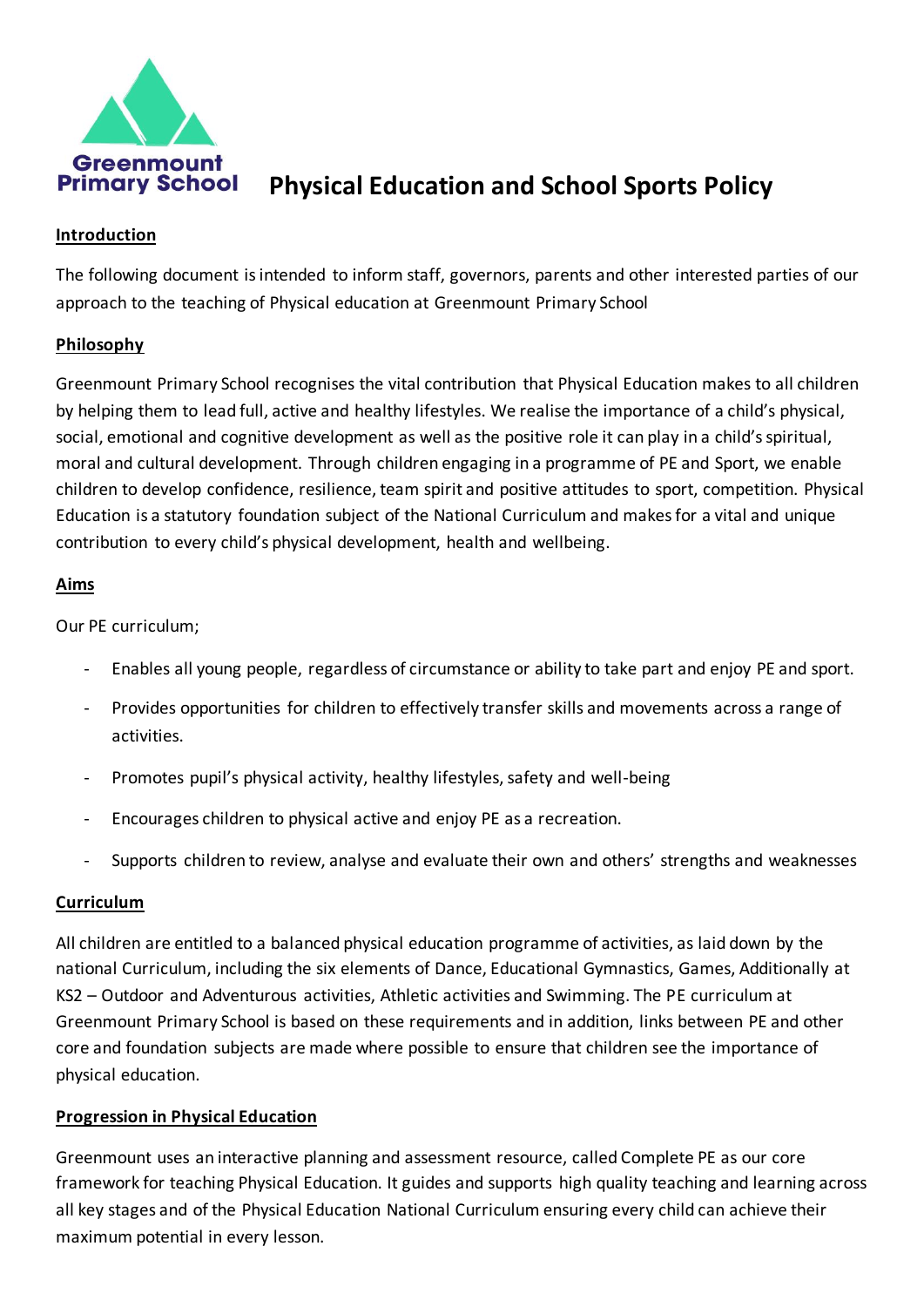## **Early Years**

Children in early years are provided with daily opportunities to explore physical education though play and other planned physical activities. They are also taught the fundamental movement skills through a series of well-structured lessons.

## **Key Stage 1**

Children in key stage 1 are taught the fundamental movement skills through a series of games and activities. They are provided with basic skills that they can then explore and adapt. Children also complete units of dance, gymnastics and other areas of sport to allow them to transfer skills they have learned elsewhere in the curriculum.

## **Lower Key Stage 2**

In years 3 and 4, children are given the opportunity to consolidate and further develop the skills they have learnt in key stage one. From this, they can utilise the practiced skills to solve problems and create challenges. They are given the chance to with each other 'train', taking the roles of a coach or athlete, before being given chance to apply their skills either in individual situations to reach their personal targets. Both year groups go swimming once a week for the full academic year and complete units of PE, which further enhances their skills.

## **Upper Key Stage 2**

Opportunities are given to children in upper key stage 2 to apply their skills and begin to understand and apply tactics in competitive situations. Children develop problem solving skills in a range of contexts. Children in year five and six can attend a residential which allows them to experience physical education in an outdoor and adventurous setting.

Throughout the key stage, sports-based lessons are not used to teach them how to play a sport, but to use the sport as a driver to teach the skills required to play that sport.

# **Assessment, Recording and Reporting.**

Children are assessed at the end of every half term. These professional judgements are then recorded on the online tracker to show whether a child is great depth, working at or working towards the skill at each level.

Swimming is assessed throughout the year at the end of each term, with every child expected to be able to swim 20 metres by the end. Swimming is taught once a week at a local leisure centre by fully qualified swimming instructors and is supported by trained staff.

# **Equal Opportunities**

It is important that all children are given the opportunity to develop their physical abilities regardless of race, gender religion, ethnic group, culture or ability. We would also plan and develop children's multicultural awareness making sure the curriculum reflects the wider community.

### **Inclusion**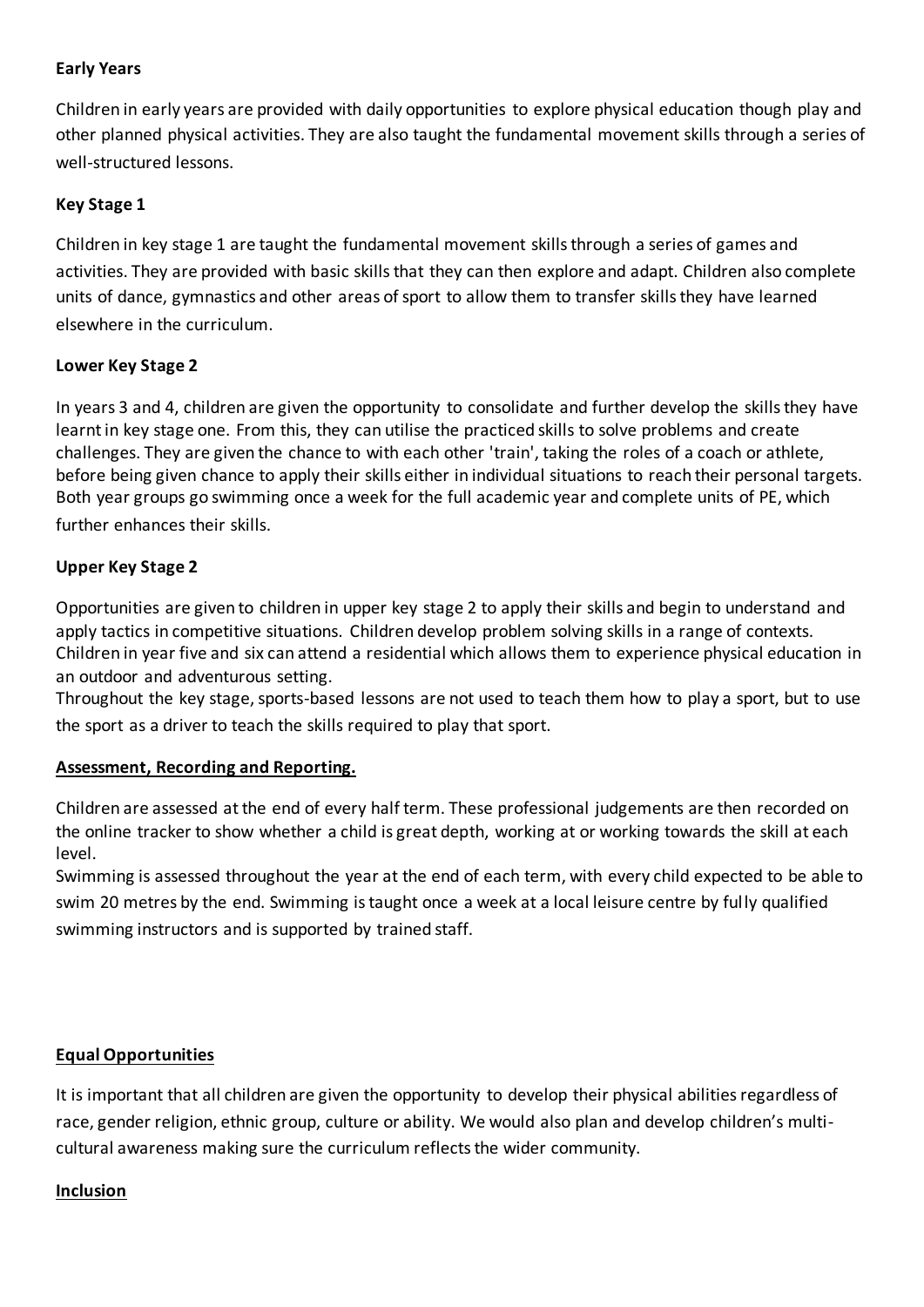In accordance with the school's Inclusion Policy, PE activities are differentiated to meet the needs of each pupil. More able and talented pupils and children with Special Education and Disability will be identified through a range of activities. Their needs will be met through the development of individual or group programmes.

## **Resources**

All teachers have access to centrally stored PE resources. Resources are kept in outdoor stores. All PE resources are checked regularly to ensure that they meet health and safety requirements.

### **Cross-Curricular PE**

PE has extensive links to most areas of the curriculum allowing for cross curricular teaching. Below are some examples:

Maths:

- Counting and using the four rules when scoring games.
- Recording time using stopwatches when running over variable distances, or time keeping games.
- Measuring distances when throwing and jumping.
- Degrees of release in throws and bowling.

#### English

- Communicating with others.
- Providing structured feedback.
- Learning of key vocabulary.
- Study of literature, through ERIC's, RIC's and a range of mediums

#### Science

- The effects of exercise on the body.
- Developing an understanding of momentum and how it helps to build force and enable rolls.
- Learning the names of muscles in body tension exercises.
- Exploring weight transfer for jumping and throwing for distance

Geography

- Reading maps to navigate around a course.
- Learning how to orientate a map.

#### Music

- Expressing an understanding of rhythm through movement.
- Counting music to create movement.
- Counting to stay in time with music and a group.

PSHE

- Developing leadership skills when coaching others.
- Developing relationships through partner and group work.
- Understanding the need to follow rules and play fairly.
- Opportunities to demonstrate the Sporting Spirit Values of respect, teamwork, honesty, determination, self-belief and passion.

### **Health and Safety**

Everyone has a duty under the health and safety guidelines to ensure PE activities are carried out with due regard to the safety of staff and pupils in line with school, Local Authority and Health and Safety Policies.

- Staff should carry out risk assessments with the children at the start of all PE lessons.
- All equipment, apparatus and environment should be checked before the start of every lesson by teacher and is the responsibility of the teacher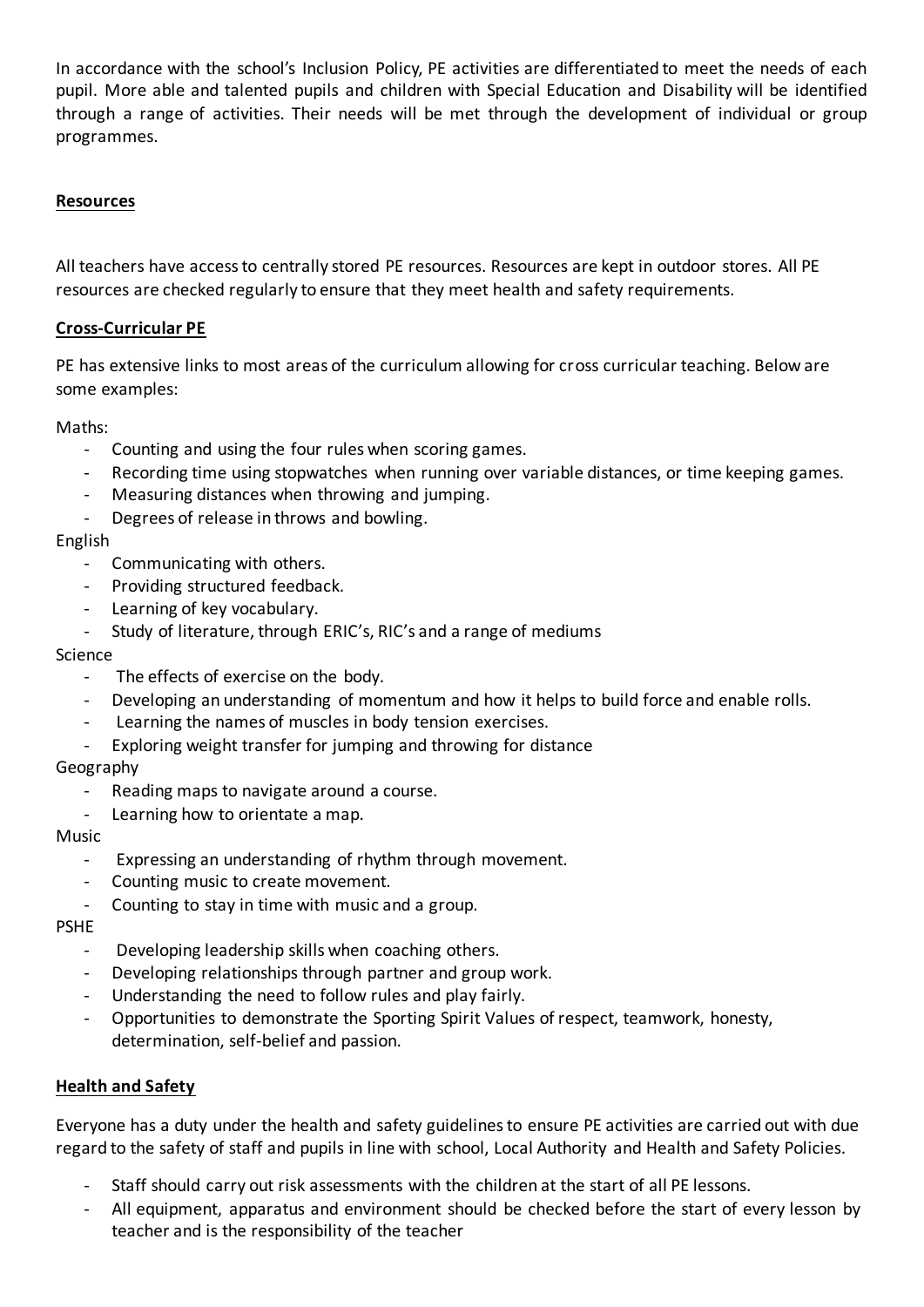- Children should be given health and safety guidance through the lesson
- All jewellery should be removed and stored safely before each lesson
- If children wear stud earrings they should be taken out by the child. If this is not possible, the child should be given tape to cover their earrings. Children must place and remove the tape independently
- All long hair should be tied back
- Suitable clothing should be worn for each lesson, including staff members, (see school prospectus for correct clothing) Children or staff should not engage in physical activity without correct kit
- For indoor PE children should walk to the hall with suitable footwear on (pumps/trainers or school shoes)
- All children taking part in indoor PE should be bare foot or suitable footwear for indoor PE (pumps not trainers)
- For gymnastics when the apparatus is being used suitable footwear should be worn (pumps or barefoot only)

When travelling to sporting activity, the appropriate risk assessments are completed, and the followed issues addressed:

- All children wear seat belts
- All supervising adults to be aware of risk implications
- All supervising adults that attend swimming to hold a current DBS
- All transporting adults to be fully insured
- Parents' permission for taking children out of school obtained
- Parent permission for children to be transported by other parents
- After school competitions children to be transported by their parents or a responsible adult who the child's parents have given permission. School to be informed.

Safe-practice standards are consistently applied by staff, students and other visitors, across all aspects of the school.

### **Visitors**

Visitors will be welcomed at Reception, asked to sign in and then issued with a Visitors Pass/badge. All visitors are asked to read Fire Evacuation Procedures and Safeguarding information providing names of the School's Designated and Deputy Safeguarding Leader & School Governor responsible for Safeguarding. If a member of staff is expecting a visitor, it is best practice to give the School Senior Administrative Officer or Receptionist as much advance notice of the visit as possible, so that there is someone in the main office expecting and waiting to greet the visitor.

Where possible, visitors will be escorted whilst on the school premises. Wherever possible, it is expected that the relevant member of staff will collect the visitor.

### **The Role of the Head Teacher**

- To ensure that the National Curriculum is implemented.
- To encourage and support the subject leader's approach to physical education development across the curriculum.
- To support and encourage all staff in the teaching of physical education.
- To make available the necessary resources to continue the development of physical education within the school budget.
- To promote physical education in school.